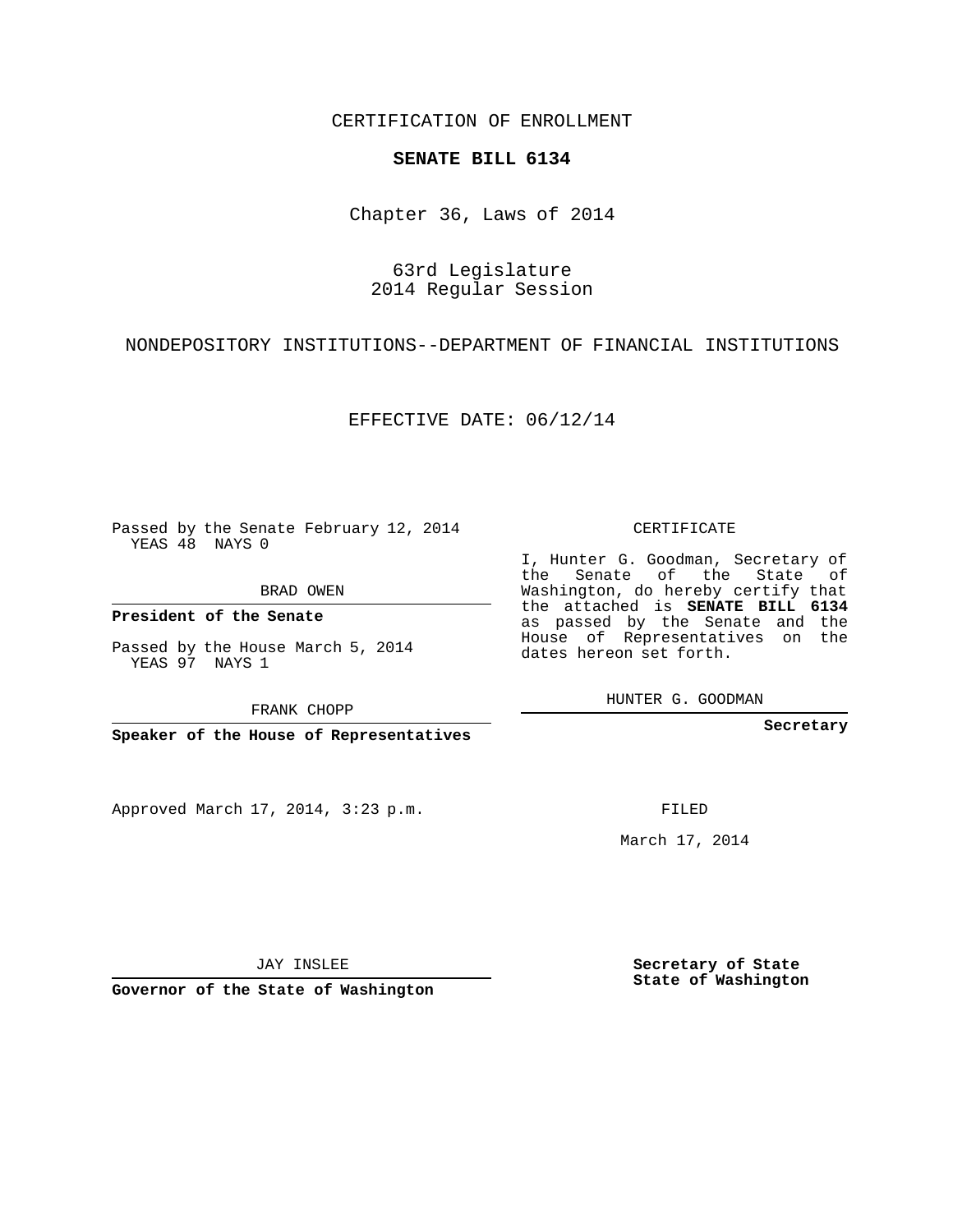## **SENATE BILL 6134** \_\_\_\_\_\_\_\_\_\_\_\_\_\_\_\_\_\_\_\_\_\_\_\_\_\_\_\_\_\_\_\_\_\_\_\_\_\_\_\_\_\_\_\_\_

\_\_\_\_\_\_\_\_\_\_\_\_\_\_\_\_\_\_\_\_\_\_\_\_\_\_\_\_\_\_\_\_\_\_\_\_\_\_\_\_\_\_\_\_\_

Passed Legislature - 2014 Regular Session

## **State of Washington 63rd Legislature 2014 Regular Session**

**By** Senators Hobbs, Benton, Hatfield, Mullet, and Fain; by request of Department of Financial Institutions

Read first time 01/16/14. Referred to Committee on Financial Institutions, Housing & Insurance.

 AN ACT Relating to clarifying the statute of limitations for enforcement actions, sharing of information with federal and state regulatory authorities, and requiring call reports for nondepository institutions regulated by the department of financial institutions; amending RCW 18.44.430, 19.146.220, 31.04.045, 31.04.093, and 31.45.110; adding new sections to chapter 19.230 RCW; and adding new sections to chapter 31.45 RCW.

BE IT ENACTED BY THE LEGISLATURE OF THE STATE OF WASHINGTON:

 **Sec. 1.** RCW 18.44.430 and 2010 c 34 s 10 are each amended to read as follows:

 (1) The director may, upon notice to the escrow agent and to the insurer providing coverage under RCW 18.44.201, deny, suspend, decline to renew, or revoke the license of any escrow agent or escrow officer if the director finds that the applicant or any partner, officer, director, controlling person, or employee has committed any of the following acts or engaged in any of the following conduct:

 (a) Obtaining a license by means of fraud, misrepresentation, concealment, or through the mistake or inadvertence of the director.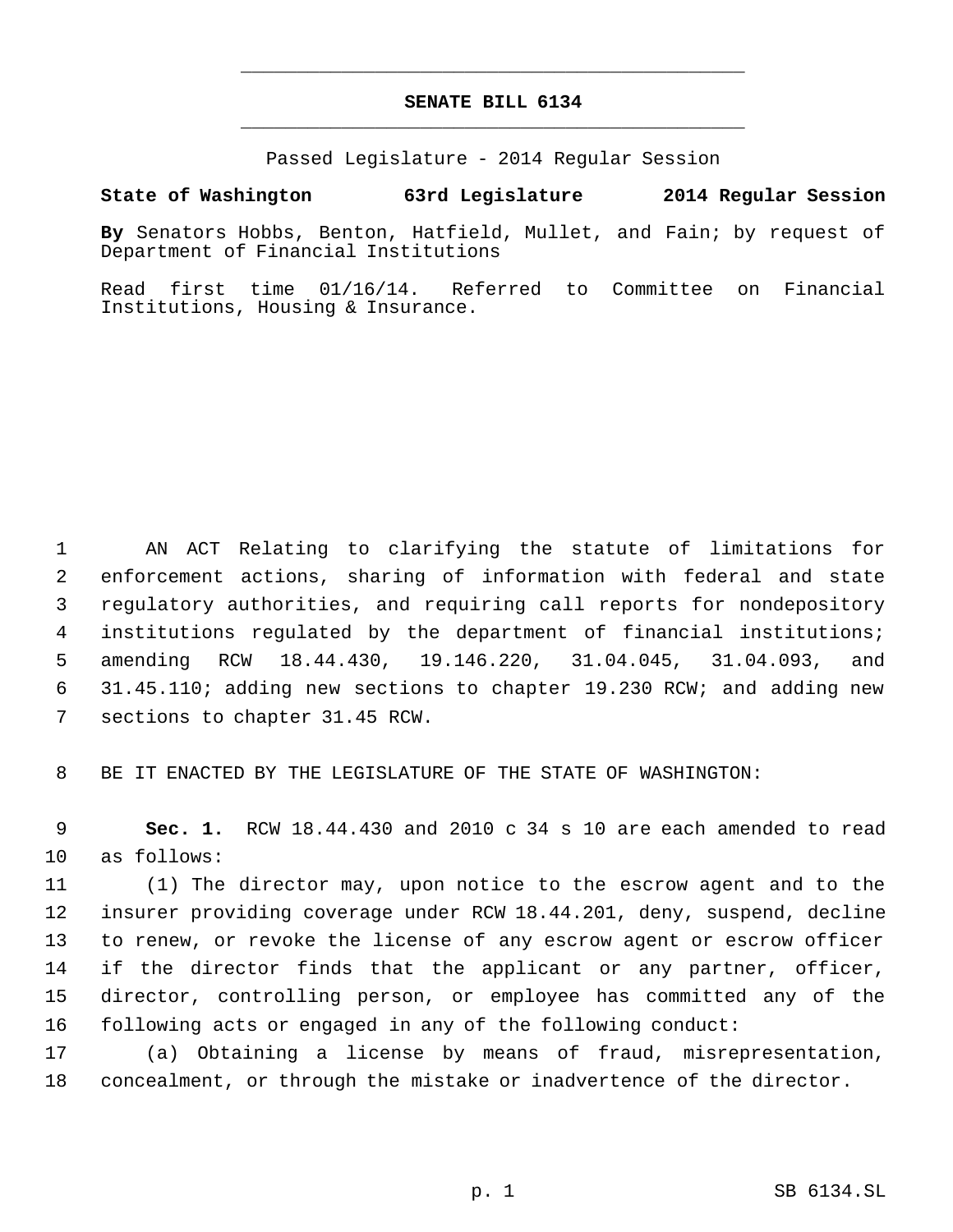(b) Violating any of the provisions of this chapter or any lawful rules made by the director pursuant thereto.

 (c) The commission of a crime against the laws of this or any other state or government, involving moral turpitude or dishonest dealings.

 (d) Knowingly committing or being a party to, any material fraud, misrepresentation, concealment, conspiracy, collusion, trick, scheme, or device whereby any other person lawfully relying upon the word, representation, or conduct of the licensee or agent or any partner, officer, director, controlling person, or employee acts to his or her injury or damage.

 (e) Conversion of any money, contract, deed, note, mortgage, or abstract or other evidence of title to his or her own use or to the use of his or her principal or of any other person, when delivered to him or her in trust or on condition, in violation of the trust or before the happening of the condition; and failure to return any money or contract, deed, note, mortgage, abstract, or other evidence of title within thirty days after the owner thereof is entitled thereto, and makes demand therefor, shall be prima facie evidence of such conversion.

 (f) Failing, upon demand, to disclose any information within his or her knowledge to, or to produce any document, book, or record in his or her possession for inspection of, the director or his or her authorized representatives.

 (g) Committing any act of fraudulent or dishonest dealing, and a certified copy of the final holding of any court of competent jurisdiction in such matter shall be conclusive evidence in any hearing under this chapter.

 (h) Accepting, taking, or charging any undisclosed commission, rebate, or direct profit on expenditures made for the principal.

 (i) Committing acts or engaging in conduct that demonstrates the applicant or licensee to be incompetent or untrustworthy, or a source of injury and loss to the public.

 (2) Any conduct of an applicant or licensee that constitutes grounds for enforcement action under this chapter is sufficient regardless of whether the conduct took place within or outside of the state of Washington.

 (3) In addition to or in lieu of a license suspension, revocation, or denial, the director may assess a fine of up to one hundred dollars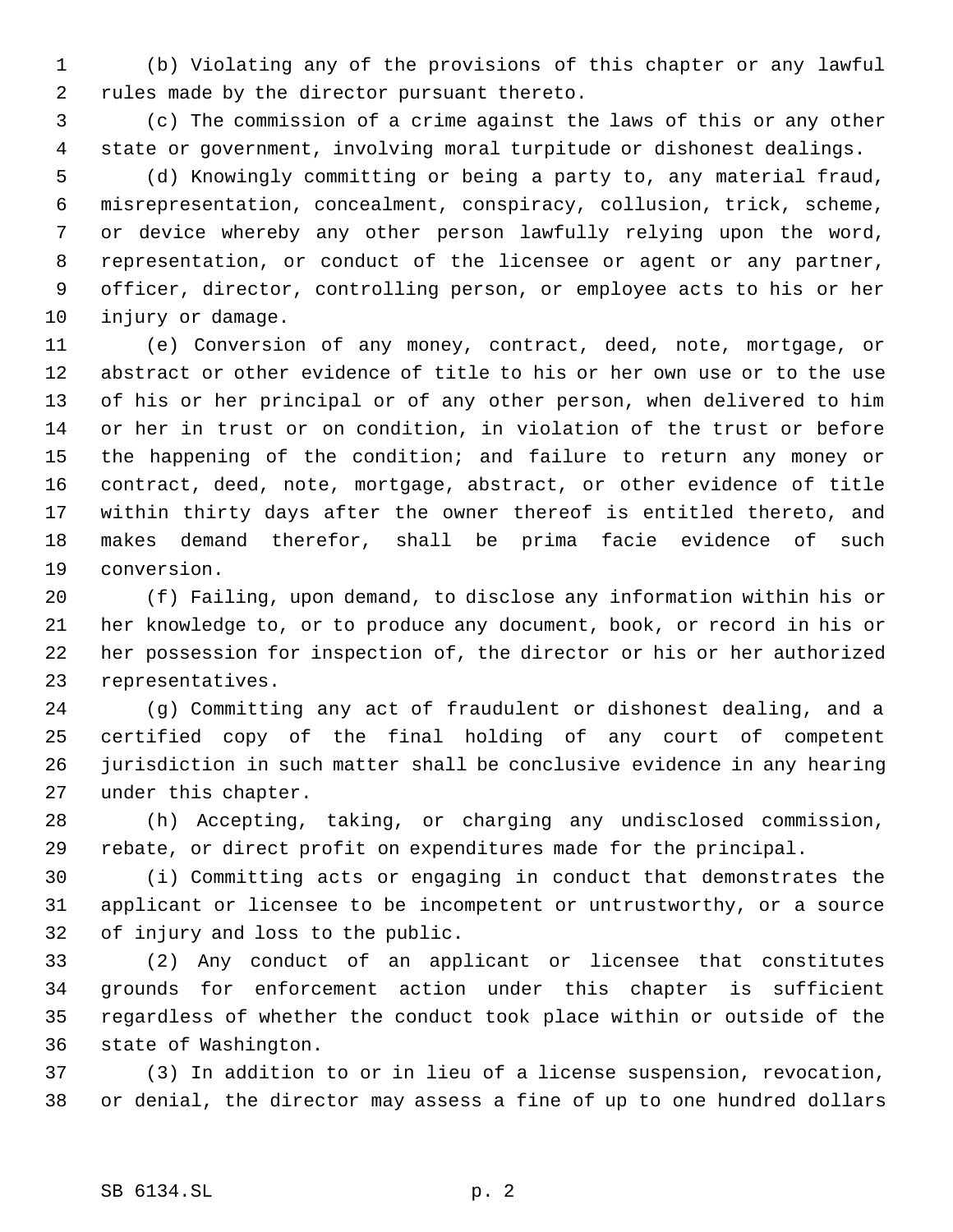per day for each violation of this chapter or rules adopted under this chapter and may remove and/or prohibit from participation in the conduct of the affairs of any licensed escrow agent, any officer, controlling person, director, employee, or licensed escrow officer. 5 The statute of limitations on actions not subject to RCW 4.16.160 that are brought under this chapter by the director is five years.

 (4) In addition to or in lieu of (a) a license suspension, revocation, or denial, or (b) fines payable to the department, the director may order an escrow agent, officer, controlling person, director, employee, or licensed escrow officer violating this chapter to make restitution to an injured consumer.

 **Sec. 2.** RCW 19.146.220 and 2013 c 30 s 5 are each amended to read as follows:

 (1) The director may enforce all laws and rules relating to the licensing of mortgage brokers and loan originators, grant or deny licenses to mortgage brokers and loan originators, and hold hearings.

 (2) The director may impose fines or order restitution against licensees or other persons subject to this chapter, or deny, suspend, decline to renew, or revoke licenses for:

(a) Violations of orders, including cease and desist orders;

 (b) False statements or omission of material information on the application that, if known, would have allowed the director to deny the application for the original license;

 (c) Failure to pay a fee required by the director or maintain the required bond;

 (d) Failure to comply with any directive, order, or subpoena of the director; or

(e) Any violation of this chapter.

 (3) The director may impose fines on an employee, loan originator, independent contractor, or agent of the licensee, or other person subject to this chapter for:

(a) Any violations of this chapter; or

(b) Failure to comply with any directive or order of the director.

 (4) The director may issue orders directing a licensee, its employee, loan originator, independent contractor, agent, or other person subject to this chapter to cease and desist from conducting business.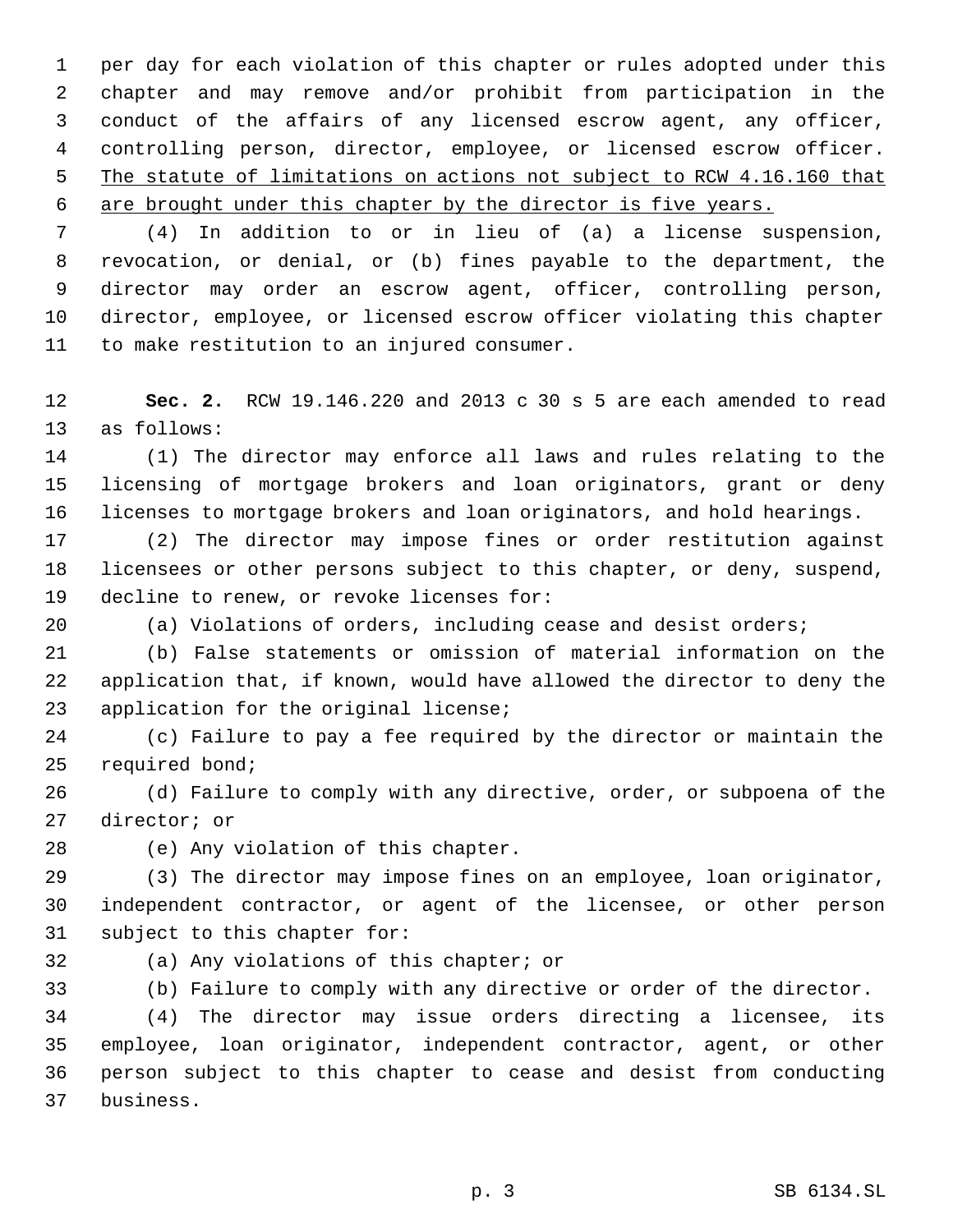(5) The director may issue orders removing from office or prohibiting from participation in the conduct of the affairs of a licensed mortgage broker, or both, any officer, principal, employee, or loan originator of any licensed mortgage broker or any person subject to licensing under this chapter for:

(a) Any violation of this chapter;

 (b) False statements or omission of material information on the application that, if known, would have allowed the director to deny the application for the original license;

 (c) Conviction of a gross misdemeanor involving dishonesty or financial misconduct or a felony after obtaining a license; or

(d) Failure to comply with any directive or order of the director.

 (6) Each day's continuance of a violation or failure to comply with any directive or order of the director is a separate and distinct violation or failure.

16 (7) The statute of limitations on actions not subject to RCW 17 4.16.160 that are brought under this chapter by the director is five years.

 (8) The director shall establish by rule standards for licensure of applicants licensed in other jurisdictions.

 $((+8))$  (9) The director shall immediately suspend the license or certificate of a person who has been certified pursuant to RCW 74.20A.320 by the department of social and health services as a person who is not in compliance with a support order. If the person has continued to meet all other requirements for reinstatement during the suspension, reissuance of the license or certificate shall be automatic upon the director's receipt of a release issued by the department of social and health services stating that the licensee is in compliance with the order.

 NEW SECTION. **Sec. 3.** A new section is added to chapter 19.230 RCW to read as follows:

 The statute of limitations on actions not subject to RCW 4.16.160 that are brought under this chapter by the director is five years.

 NEW SECTION. **Sec. 4.** A new section is added to chapter 19.230 RCW to read as follows: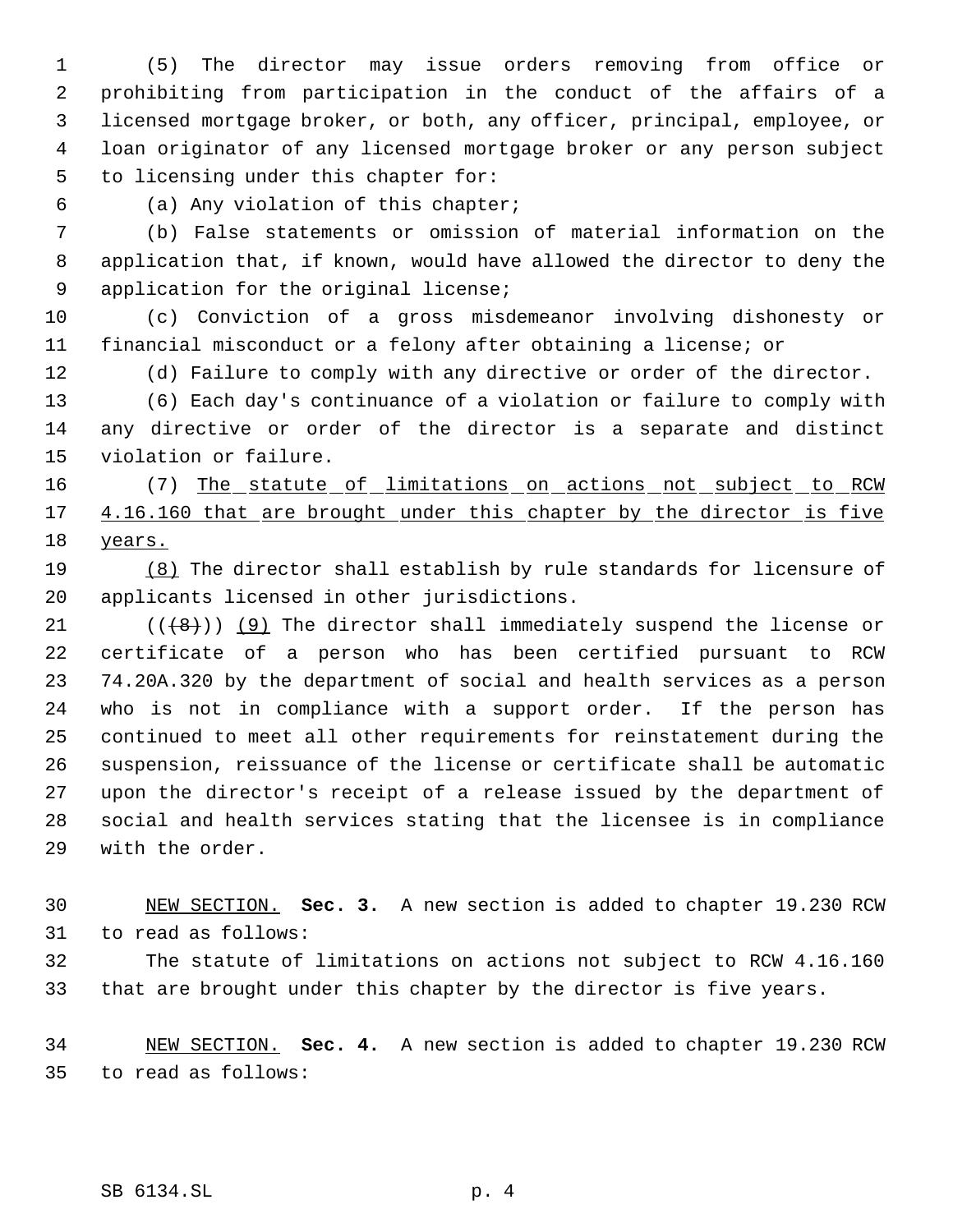Each licensee on a nationwide licensing system shall submit reports of condition which must be in the form and must contain the information as the director may require.

 **Sec. 5.** RCW 31.04.045 and 2010 c 35 s 3 are each amended to read as follows:

 (1) Application for a license under this chapter must be made to the nationwide mortgage licensing system and registry or in the form prescribed by the director. The application must contain at least the following information:

(a) The name and the business addresses of the applicant;

 (b) If the applicant is a partnership or association, the name of 12 every member;

 (c) If the applicant is a corporation, the name, residence address, 14 and telephone number of each officer and director;

 (d) The street address, county, and municipality from which 16 business is to be conducted; and

(e) Such other information as the director may require by rule.

 (2) As part of or in connection with an application for any license under this section, or periodically upon license renewal, each officer, director, and owner applicant shall furnish information concerning his or her identity, including fingerprints for submission to the 22 Washington state patrol, the federal bureau of investigation, ((the 23 nationwide  $-$  mortgage  $-$  licensing  $-$  system  $-$  and  $-$  registry,)) or any governmental agency or entity authorized to receive this information for a state and national criminal history background check; personal 26 history; experience; business record; purposes; and other pertinent facts, as the director may reasonably require. As part of or in connection with an application for a license under this chapter, or periodically upon license renewal, the director is authorized to receive criminal history record information that includes nonconviction data as defined in RCW 10.97.030. The department may only disseminate nonconviction data obtained under this section to criminal justice agencies. This section does not apply to financial institutions regulated under chapters 31.12 and 31.13 RCW and Titles 30, 32, and 33 RCW.

36 (3) ((<del>In order to reduce the points of contact which the federal</del> bureau of investigation may have to maintain, the director may use the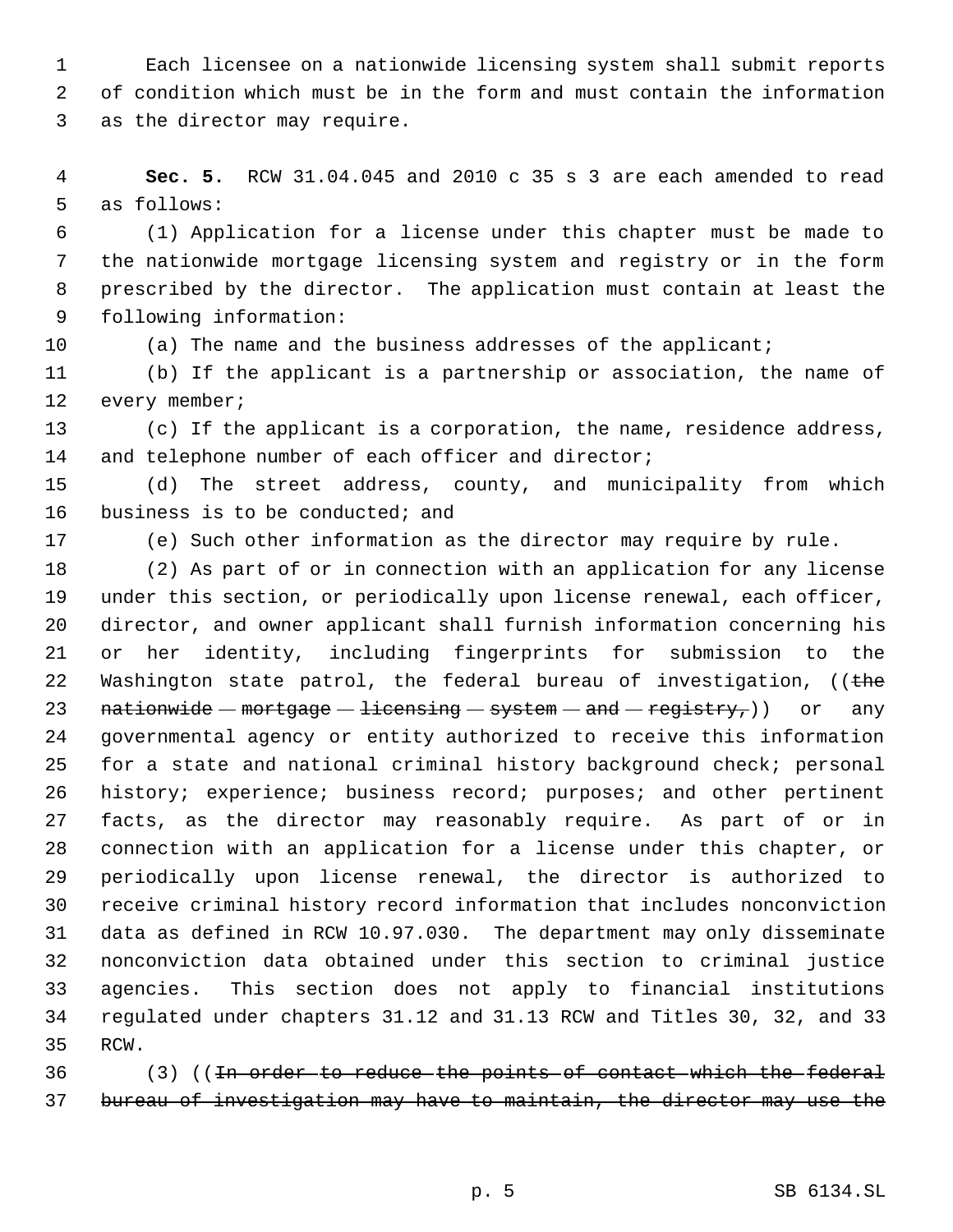nationwide mortgage licensing system and registry as a channeling agent 2 for-requesting-information-from-and-distributing-information-to-the department of justice or any governmental agency.

 (4) In order to reduce the points of contact which the director may  $have - to - maintain, - the - director - may - use - the - nationwide - mortgage$  licensing system and registry as a channeling agent for requesting and 7 distributing-information-to-and-from-any-source-so-directed-by-the director.

9  $(5)$ )) At the time of filing an application for a license under this 10 chapter, each applicant shall pay to the director ((or-through-the 11 nationwide mortgage licensing system and registry)) an investigation fee and the license fee in an amount determined by rule of the director to be sufficient to cover the director's costs in administering this chapter.

 $((+6))$   $(4)$  Each applicant shall file and maintain a surety bond, approved by the director, executed by the applicant as obligor and by a surety company authorized to do a surety business in this state as surety, whose liability as such surety shall not exceed in the aggregate the penal sum of the bond. The penal sum of the bond shall be a minimum of thirty thousand dollars and based on the annual dollar amount of loans originated or residential mortgage loans serviced. The bond shall run to the state of Washington as obligee for the use and benefit of the state and of any person or persons who may have a cause of action against the obligor under this chapter. The bond shall be conditioned that the obligor as licensee will faithfully conform to and abide by this chapter and all the rules adopted under this chapter. The bond will pay to the state and any person or persons having a cause of action against the obligor all moneys that may become due and owing to the state and those persons under and by virtue of this chapter. In lieu of a surety bond, if the applicant is a Washington business corporation, the applicant may maintain unimpaired capital, surplus, and long-term subordinated debt in an amount that at any time its outstanding promissory notes or other evidences of debt (other than long-term subordinated debt) in an aggregate sum do not exceed three times the aggregate amount of its unimpaired capital, surplus, and long-term subordinated debt. The director may define qualifying "long-term subordinated debt" for purposes of this section.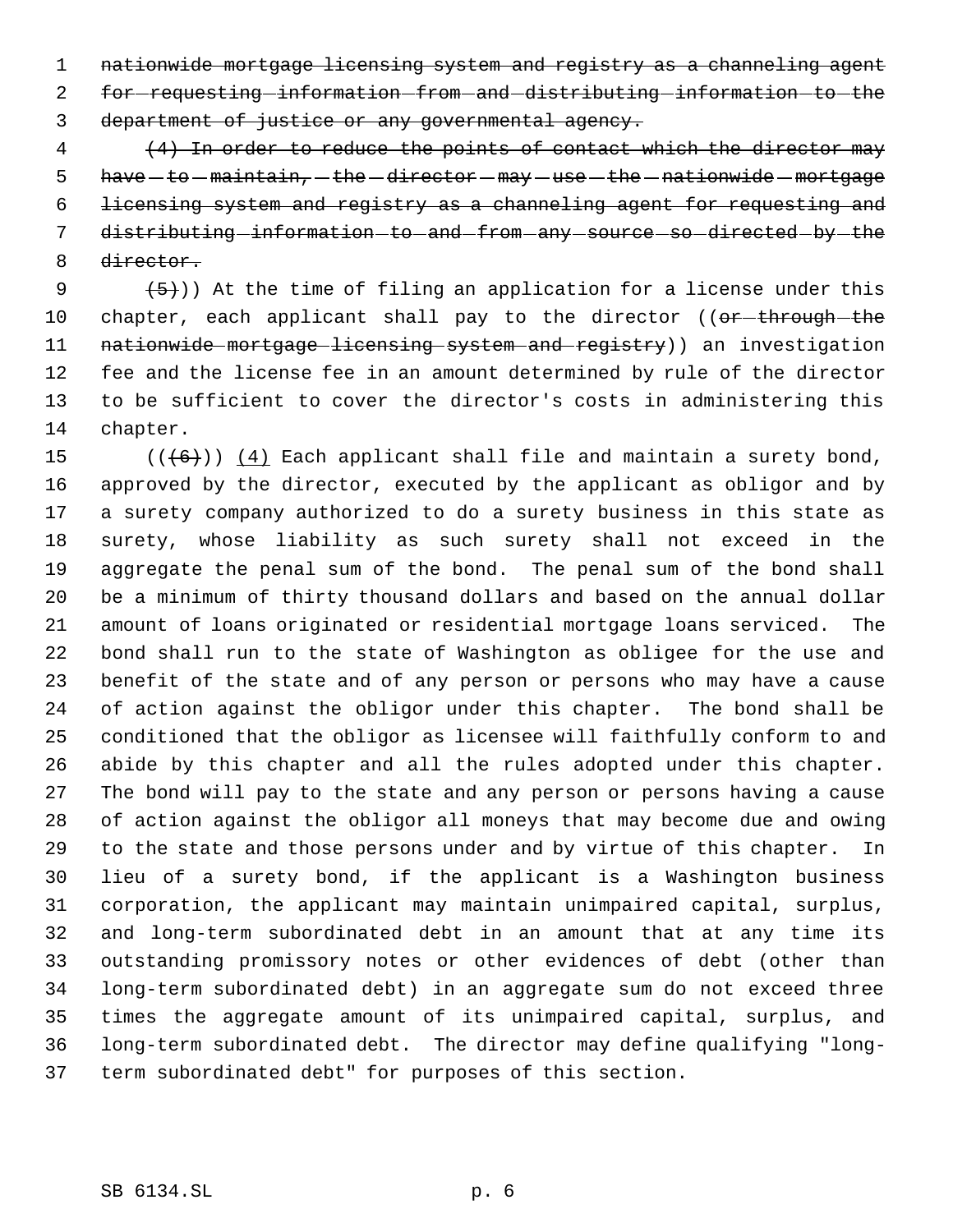**Sec. 6.** RCW 31.04.093 and 2013 c 29 s 5 are each amended to read as follows:

 (1) The director shall enforce all laws and rules relating to the licensing and regulation of licensees and persons subject to this chapter.

(2) The director may deny applications for licenses for:

 (a) Failure of the applicant to demonstrate within its application for a license that it meets the requirements for licensing in RCW 31.04.045 and 31.04.055;

 (b) Violation of an order issued by the director under this chapter or another chapter administered by the director, including but not limited to cease and desist orders and temporary cease and desist orders;

 (c) Revocation or suspension of a license to conduct lending or residential mortgage loan servicing, or to provide settlement services associated with lending or residential mortgage loan servicing, by this state, another state, or by the federal government within five years of the date of submittal of a complete application for a license; or

 (d) Filing an incomplete application when that incomplete application has been filed with the department for sixty or more days, provided that the director has given notice to the licensee that the application is incomplete, informed the applicant why the application is incomplete, and allowed at least twenty days for the applicant to complete the application.

 (3) The director may suspend or revoke a license issued under this chapter if the director finds that:

 (a) The licensee has failed to pay any fee due the state of Washington, has failed to maintain in effect the bond or permitted substitute required under this chapter, or has failed to comply with any specific order or demand of the director lawfully made and directed to the licensee in accordance with this chapter;

 (b) The licensee, either knowingly or without the exercise of due care, has violated any provision of this chapter or any rule adopted under this chapter; or

 (c) A fact or condition exists that, if it had existed at the time of the original application for the license, clearly would have allowed the director to deny the application for the original license. The director may revoke or suspend only the particular license with respect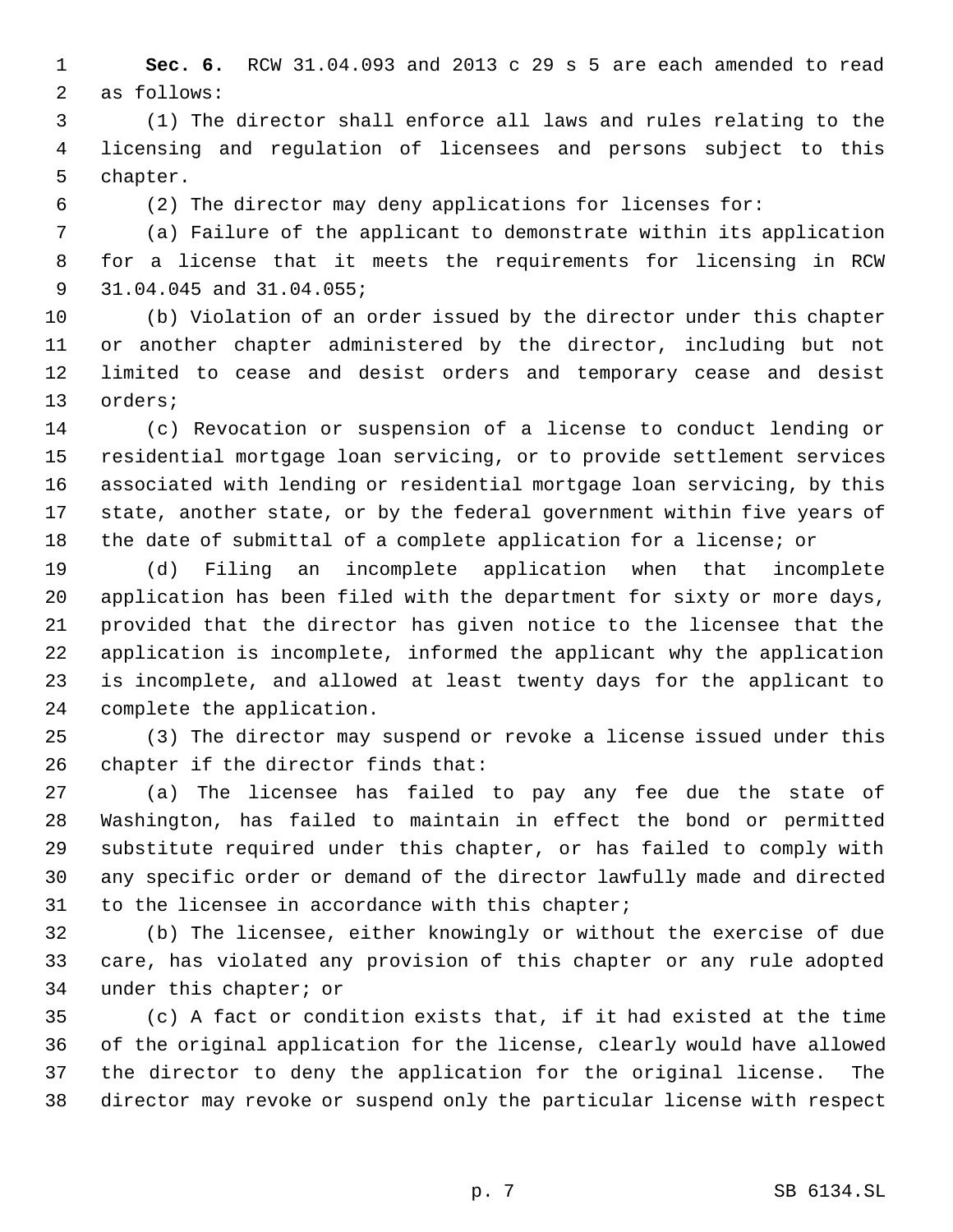to which grounds for revocation or suspension may occur or exist unless the director finds that the grounds for revocation or suspension are of general application to all offices or to more than one office operated by the licensee, in which case, the director may revoke or suspend all of the licenses issued to the licensee.

 (4) The director may impose fines of up to one hundred dollars per day, per violation, upon the licensee, its employee or loan originator, or other person subject to this chapter for:

(a) Any violation of this chapter; or

 (b) Failure to comply with any order or subpoena issued by the director under this chapter.

 (5) The director may issue an order directing the licensee, its employee or loan originator, or other person subject to this chapter to:

 (a) Cease and desist from conducting business in a manner that is injurious to the public or violates any provision of this chapter;

 (b) Take such affirmative action as is necessary to comply with 18 this chapter; or

 (c) Make a refund or restitution to a borrower or other person who is damaged as a result of a violation of this chapter.

 (6) The director may issue an order removing from office or prohibiting from participation in the affairs of any licensee, or both, any officer, principal, employee or loan originator, or any person subject to this chapter for:

 (a) False statements or omission of material information from an application for a license that, if known, would have allowed the director to deny the original application for a license;

 (b) Conviction of a gross misdemeanor involving dishonesty or financial misconduct or a felony;

 (c) Suspension or revocation of a license to engage in lending or residential mortgage loan servicing, or perform a settlement service related to lending or residential mortgage loan servicing, in this state or another state;

 (d) Failure to comply with any order or subpoena issued under this chapter;

 (e) A violation of RCW 31.04.027, 31.04.102, 31.04.155, or 31.04.221; or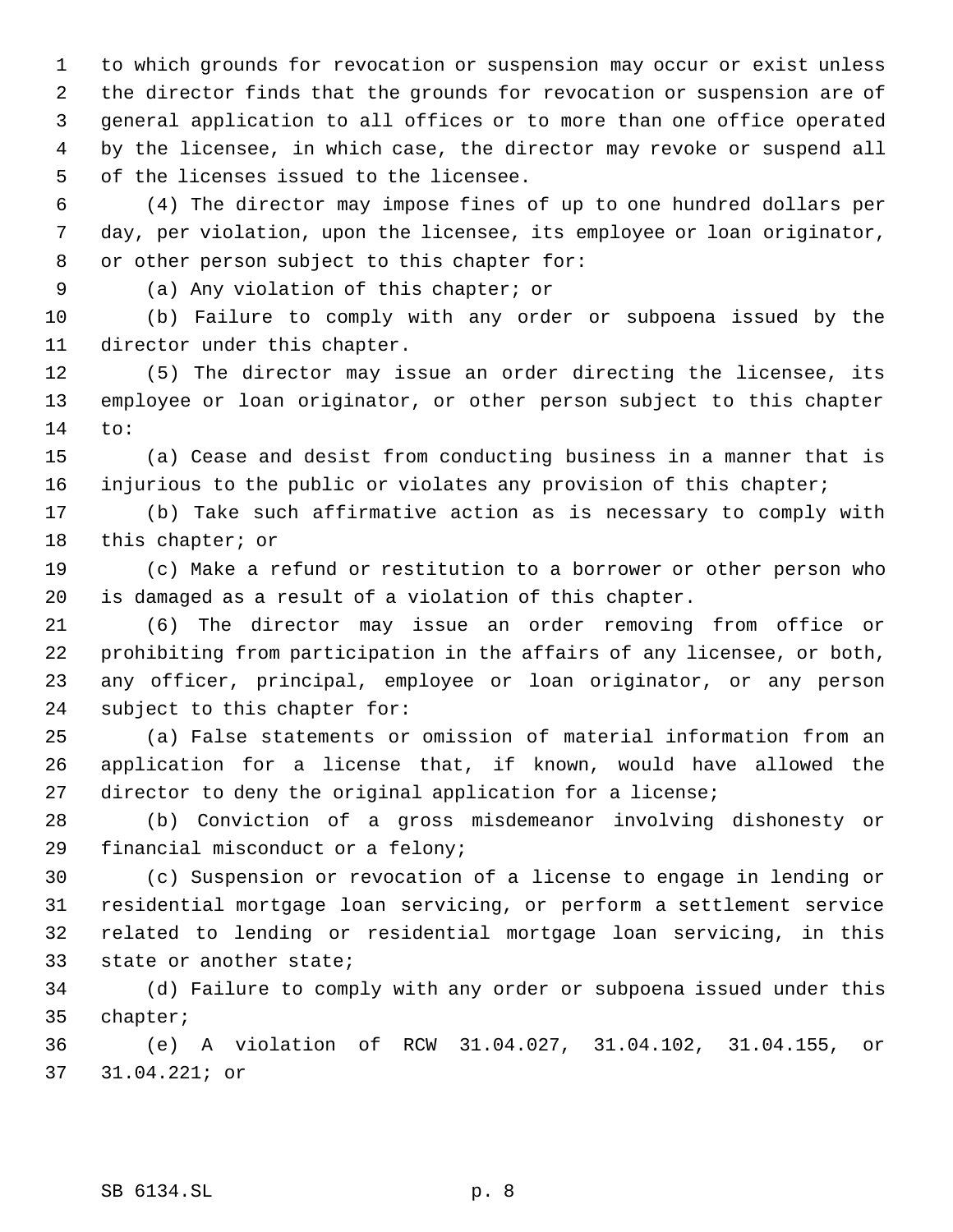(f) Failure to obtain a license for activity that requires a license.

 (7) Except to the extent prohibited by another statute, the director may engage in informal settlement of complaints or enforcement actions including, but not limited to, payment to the department for purposes of financial literacy and education programs authorized under RCW 43.320.150. If any person subject to this chapter makes a payment to the department under this section, the person may not advertise such payment.

 (8) Whenever the director determines that the public is likely to be substantially injured by delay in issuing a cease and desist order, the director may immediately issue a temporary cease and desist order. The order may direct the licensee to discontinue any violation of this chapter, to take such affirmative action as is necessary to comply with this chapter, and may include a summary suspension of the licensee's license and may order the licensee to immediately cease the conduct of business under this chapter. The order shall become effective at the time specified in the order. Every temporary cease and desist order shall include a provision that a hearing will be held upon request to determine whether the order will become permanent. Such hearing shall be held within fourteen days of receipt of a request for a hearing unless otherwise specified in chapter 34.05 RCW.

 (9) A licensee may surrender a license by delivering to the director written notice of surrender, but the surrender does not affect the licensee's civil or criminal liability, if any, for acts committed before the surrender, including any administrative action initiated by the director to suspend or revoke a license, impose fines, compel the payment of restitution to borrowers or other persons, or exercise any 29 other authority under this chapter. The statute of limitations on actions not subject to RCW 4.16.160 that are brought under this chapter 31 by the director is five years.

 (10) The revocation, suspension, or surrender of a license does not impair or affect the obligation of a preexisting lawful contract between the licensee and a borrower.

 (11) Every license issued under this chapter remains in force and effect until it has been surrendered, revoked, or suspended in accordance with this chapter. However, the director may on his or her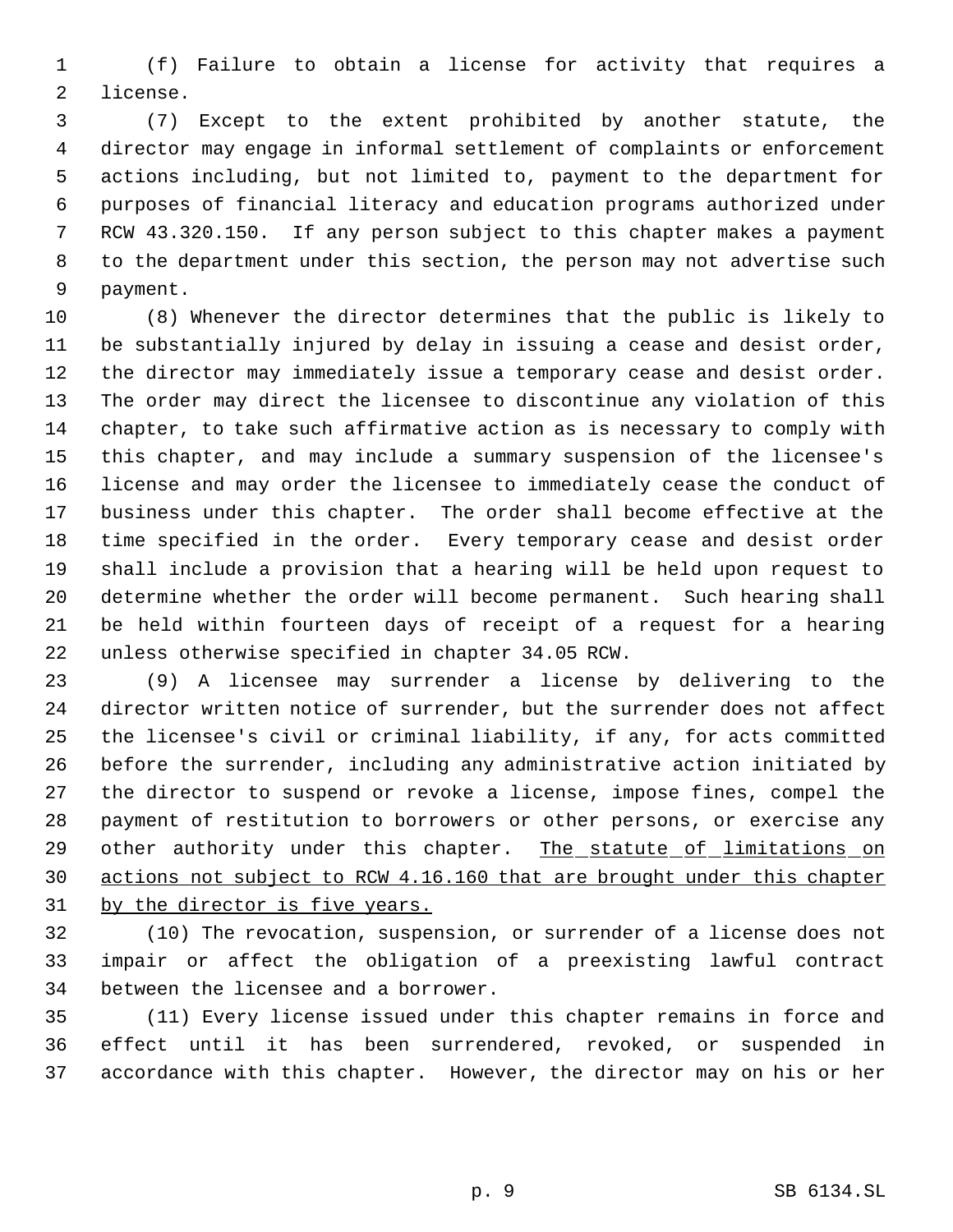own initiative reinstate suspended licenses or issue new licenses to a licensee whose license or licenses have been revoked if the director finds that the licensee meets all the requirements of this chapter.

 (12) A license issued under this chapter expires upon the licensee's failure to comply with the annual assessment requirements in RCW 31.04.085, and the rules. The department must provide notice of the expiration to the address of record provided by the licensee. On the 15th day after the department provides notice, if the assessment remains unpaid, the license expires. The licensee must receive notice prior to expiration and have the opportunity to stop the expiration as set forth in rule.

 **Sec. 7.** RCW 31.45.110 and 2012 c 17 s 11 are each amended to read as follows:

 (1) The director may issue and serve upon a licensee or applicant, or any director, officer, sole proprietor, partner, or controlling person of a licensee or applicant, a statement of charges if, in the opinion of the director, any licensee or applicant, or any director, officer, sole proprietor, partner, or controlling person of a licensee or applicant:

 (a) Is engaging or has engaged in an unsafe or unsound financial practice in conducting a business governed by this chapter;

 (b) Is violating or has violated this chapter, including violations of:

 (i) Any rules, orders, or subpoenas issued by the director under any act;

 (ii) Any condition imposed in writing by the director in connection 27 with the granting of any application or other request by the licensee; or

(iii) Any written agreement made with the director;

 (c) Is about to do the acts prohibited in (a) or (b) of this subsection when the opinion that the threat exists is based upon reasonable cause;

 (d) Obtains a license by means of fraud, misrepresentation, concealment, or through mistake or inadvertence of the director;

 (e) Provides false statements or omits material information on an application;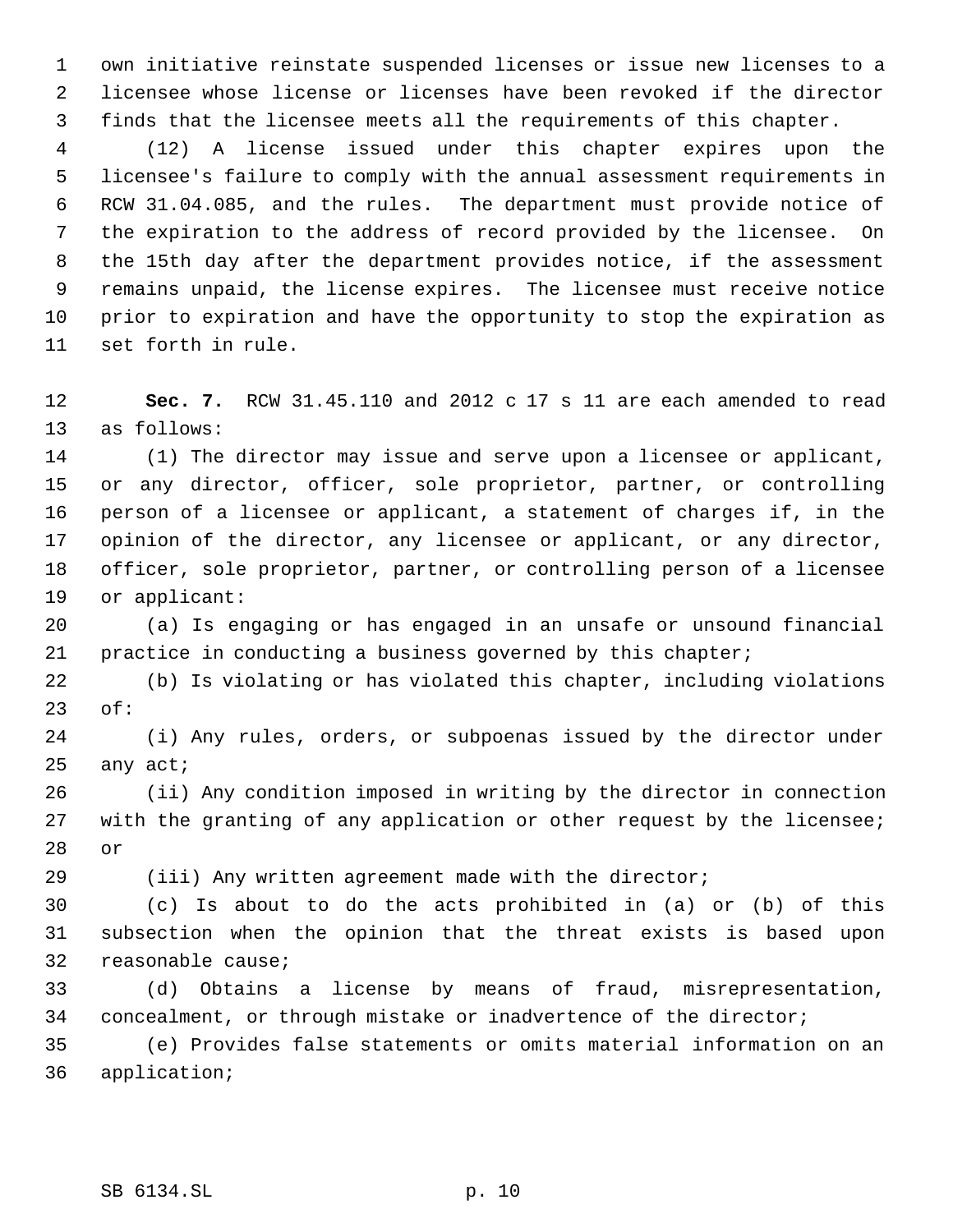(f) Knowingly or negligently omits material information during or in response to an examination or in connection with an investigation by the director;

 (g) Fails to pay a fee or assessment required by the director or any multistate licensing system prescribed by the director, or fails to maintain the required bond or deposit;

 (h) Commits a crime against the laws of any jurisdiction involving moral turpitude, financial misconduct, or dishonest dealings. For the purposes of this section, a certified copy of the final holding of any court, tribunal, agency, or administrative body of competent 11 jurisdiction is conclusive evidence in any hearing under this chapter;

 (i) Knowingly commits or is a party to any material fraud, misrepresentation, concealment, conspiracy, collusion, trick, scheme, or device whereby any other person relying upon the word, representation, or conduct acts to his or her injury or damage;

 (j) Converts any money or its equivalent to his or her own use or 17 to the use of his or her principal or of any other person;

 (k) Fails to disclose any information within his or her knowledge or fails to produce any document, book, or record in his or her possession for inspection by the director upon demand;

 (l) Commits any act of fraudulent or dishonest dealing. For the purposes of this section, a certified copy of the final holding of any court, tribunal, agency, or administrative body of competent 24 jurisdiction is conclusive evidence in any hearing under this chapter;

 (m) Commits an act or engages in conduct that demonstrates incompetence or untrustworthiness, or is a source of injury and loss to the public;

 (n) Violates any applicable state or federal law relating to the activities governed by this chapter.

 (2) The statement of charges must be issued under chapter 34.05 RCW. The director or the director's designee may impose the following sanctions against any licensee or applicant, or any directors, officers, sole proprietors, partners, controlling persons, or employees of a licensee or applicant:

 (a) Deny, revoke, suspend, or condition a license or small loan endorsement;

(b) Order the licensee or person to cease and desist from practices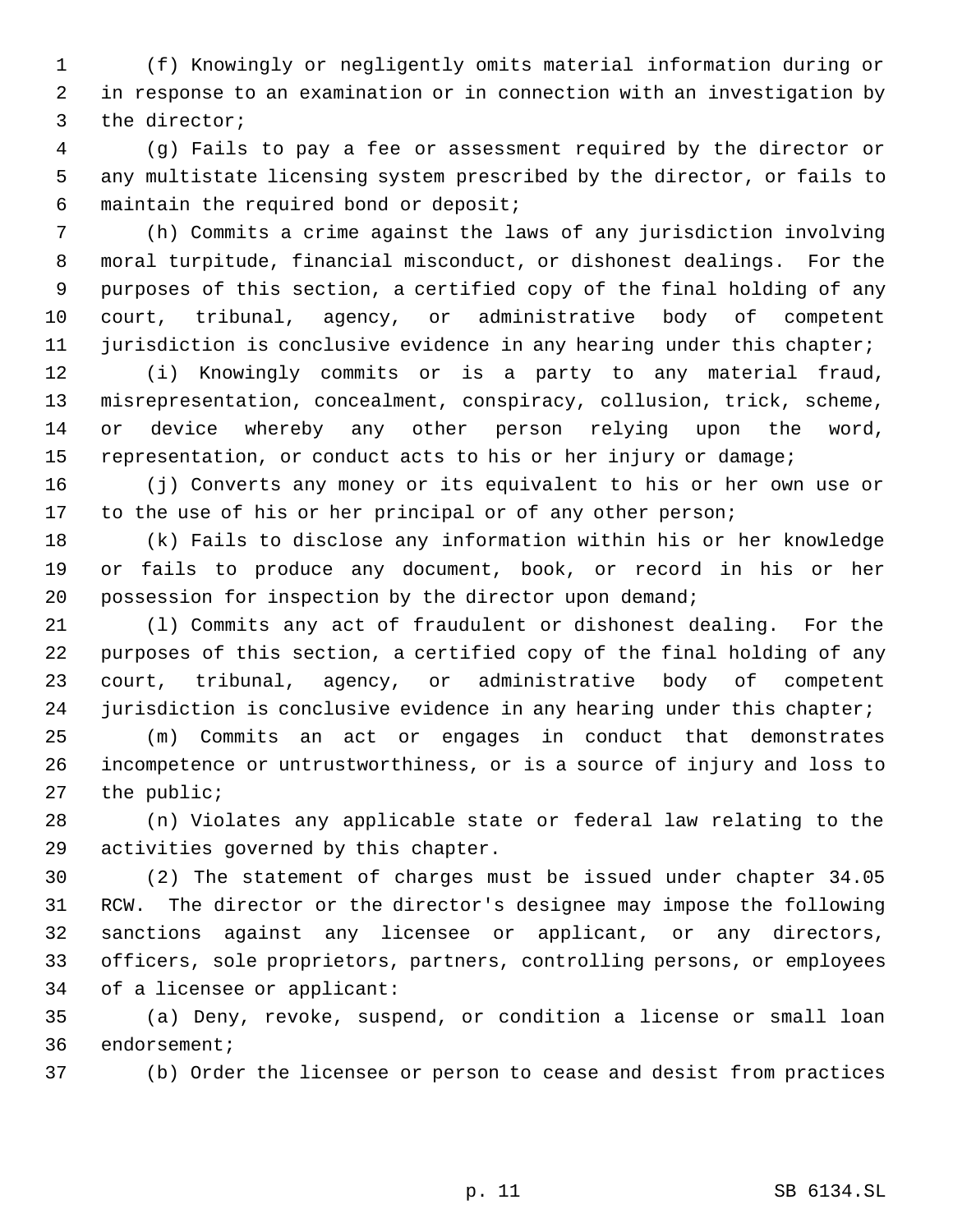that violate this chapter or constitute unsafe and unsound financial practices;

 (c) Impose a fine not to exceed one hundred dollars per day for each day's violation of this chapter;

 (d) Order restitution or refunds to borrowers or other parties for violations of this chapter or take other affirmative action as 7 necessary to comply with this chapter; and

 (e) Remove from office or ban from participation in the affairs of any licensee any director, officer, sole proprietor, partner, controlling person, or employee of a licensee.

 (3) The proceedings to impose the sanctions described in subsection (2) of this section, including any hearing or appeal of the statement 13 of charges, are governed by chapter 34.05 RCW. The statute of limitations on actions not subject to RCW 4.16.160 that are brought 15 under this chapter by the director is five years.

 (4) Unless the licensee or person personally appears at the hearing or is represented by a duly authorized representative, the licensee is deemed to have consented to the statement of charges and the sanctions imposed in the statement of charges.

 (5) Except to the extent prohibited by another statute, the director may engage in informal settlement of complaints or enforcement actions including, but not limited to, payment to the department for purposes of financial literacy and education programs authorized under RCW 43.320.150.

 NEW SECTION. **Sec. 8.** A new section is added to chapter 31.45 RCW to read as follows:

 (1) The requirements under any federal law or laws of another state regarding the privacy or confidentiality of any information or material provided to the department, and any privilege arising under federal or state law, including the rules of any federal or state court, with respect to that information or material, continues to apply to the information or material after the information or material has been disclosed to the department. If consistent with applicable law, the information and material may be shared with all state and federal regulatory officials without the loss of privilege or the loss of confidentiality protections provided by federal law or state law.